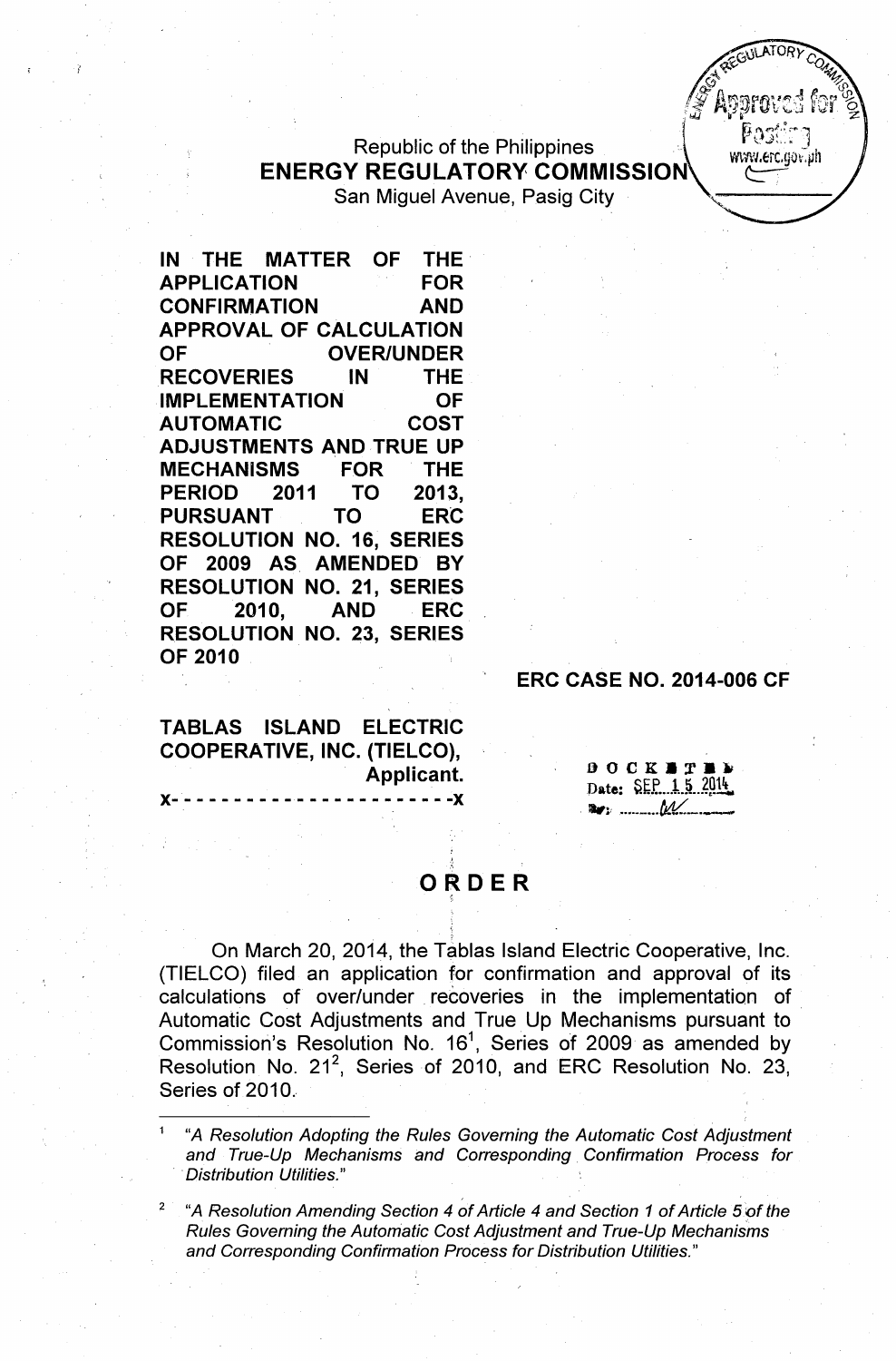ł.

In the said application, TIELCO alleged, among others, that:

- 1. It is a non-stock, non-profit electric cooperative (EC), duly organized and existing under and by virtue of the laws of the Republic of the Philippines, with principal office at Barangay Dapawan, Odiongan, Romblon;
- 2. It is the holder of an exclusive franchise issued by the National Electrification Commission (NEC), to operate an electric light and power distribution service in the Municipalities of Odiongan, San Andres, Calatrava, San Agustin, Sta. Maria, Alcantara, Sta. Fe, Looc and Ferrol, in Tablas Island and San Jose in Carabao Island, all in the Province of Romblon;
- 3. ERC Resolution No. 16, Series of 2009 as amended by Resolution No. 21, Series of 2010 establish the procedure for the automatic recovery or refund of pass through costs and the confirmation process that would govern the automatic cost adjustment and true-up mechanisms approved by the Commission, with the objective of ensuring appropriate recovery of the pass through costs in an efficient manner and to put in place a fair and transparent process for the confirmation of the automatic cost adjustments implemented by Distribution Utilities and the true-up of other pass-through charges, involving Generation Rate, Transmission Rate, System Loss Rate, Lifeline Rate Recovery, Inter-Class Cross-Subsidy Removal, Treatment of Prompt Payment Discount, as the case may be. The Commission's Resolution 23, Series of 2010, on the other hand, adopts the rules implementing the discounts to qualified senior citizen end-users and subsidy from subsidizing end-users on electricity consumption;
- 4. Applying the formulas provided under Resolution 16, Series of 2009 as amended by Resolution 21, Series of 2010 and Resolution 23, Series of 2010, it made calculations of the over recoveries charged or under- recoveries incurred as against its customers, in the implementation of the foregoing automatic cost adjustments and true-up mechanisms, covering the period January 2011 to December 2013;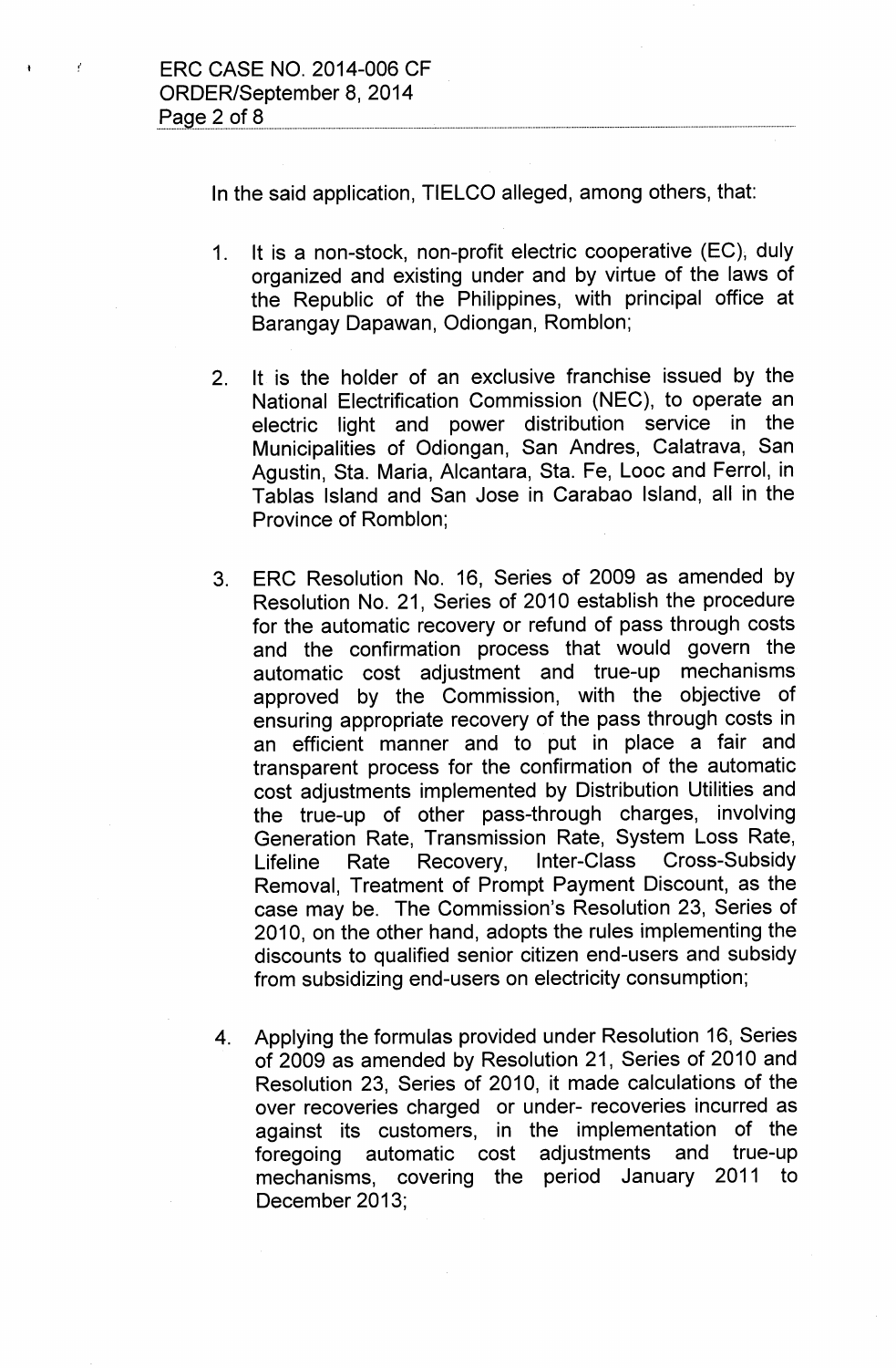5. The results of its calculations are presented hereunder, as follows:

- .

|                                    | <b>Pass Through</b><br>Cost (PhP) | <b>Actual Revenue</b><br>(PhP) | (Over)/Under<br><b>Recovery (PhP)</b> |
|------------------------------------|-----------------------------------|--------------------------------|---------------------------------------|
| Generation Rate (GR) - Tablas      | 406,094,878.92                    | 408,401,233.40                 | (2,306,354.48)                        |
| Generation Rate (GR) - San Jose    | 10,007,294.45                     | 10,092,675.53                  | (85, 381.08)                          |
| <b>Transmission Rate (TR)</b>      | n/a                               | n/a                            | n/a                                   |
| System Loss Rate (SLR) - Tablas    | 44, 190, 165. 32                  | 44,393.794.42                  | (203,629.10)                          |
| System Loss Rate (SLR) - San Jose  | 225,570.23                        | 218,838.58                     | 6,731.65                              |
| Lifeline Rate (LR) - Tablas        | 5,843,349.48                      | (5,953,624.66)                 | 110,275.18                            |
| Lifeline Rate (LR) - San Jose      | 266,055.13                        | (297, 200.89)                  | 31,145.76                             |
| Senior Citizen Discount - Tablas   | 115,552.50                        | (118, 819.57)                  | 3,267.07                              |
| Senior Citizen Discount - San Jose | 2,504.68                          | (178.71)                       | (2,325.97)                            |
| <b>Net Results</b>                 |                                   |                                | (2,446,270.98)                        |

Summaries of the results of individual computations on the foregoing pass through charges are attached hereto and made integral parts hereof as Annexes "A" to "E", respectively;

- 6. In support of the computations made, applicant is submitting the following data and documents, labelled together and made integral part hereof as Annex "F", to wit:
	- a) Supplier and Transmission Data Sheet;
	- b) Statistical Data Sheet;
	- c) Implemented Rates Data Sheet;
	- d) Power Bills of Power Suppliers;
	- e) Official Receipts issued by Power Suppliers;
	- f) Breakdown of Payments with Official Receipts;
	- g) Debit/Credit Memo of Power Suppliers;
	- h) NGCP Invoices;
	- i) Official Receipts issued by NGCP;
	- j) Breakdown of Payments with Official Receipts;
	- k) Debit/Credit Memo issued by NGCP;
	- I) MFSR (Sections B and E); and
	- m) Consumer Bills of Lifeliners (per level) and Non-Lifeliners per customer class; and
- 7. It prays that, after due notice and hearing, its calculations of over or under-recoveries in the implementation of certain automatic cost adjustments and true-up mechanisms covering the period January 2011 to December 2013,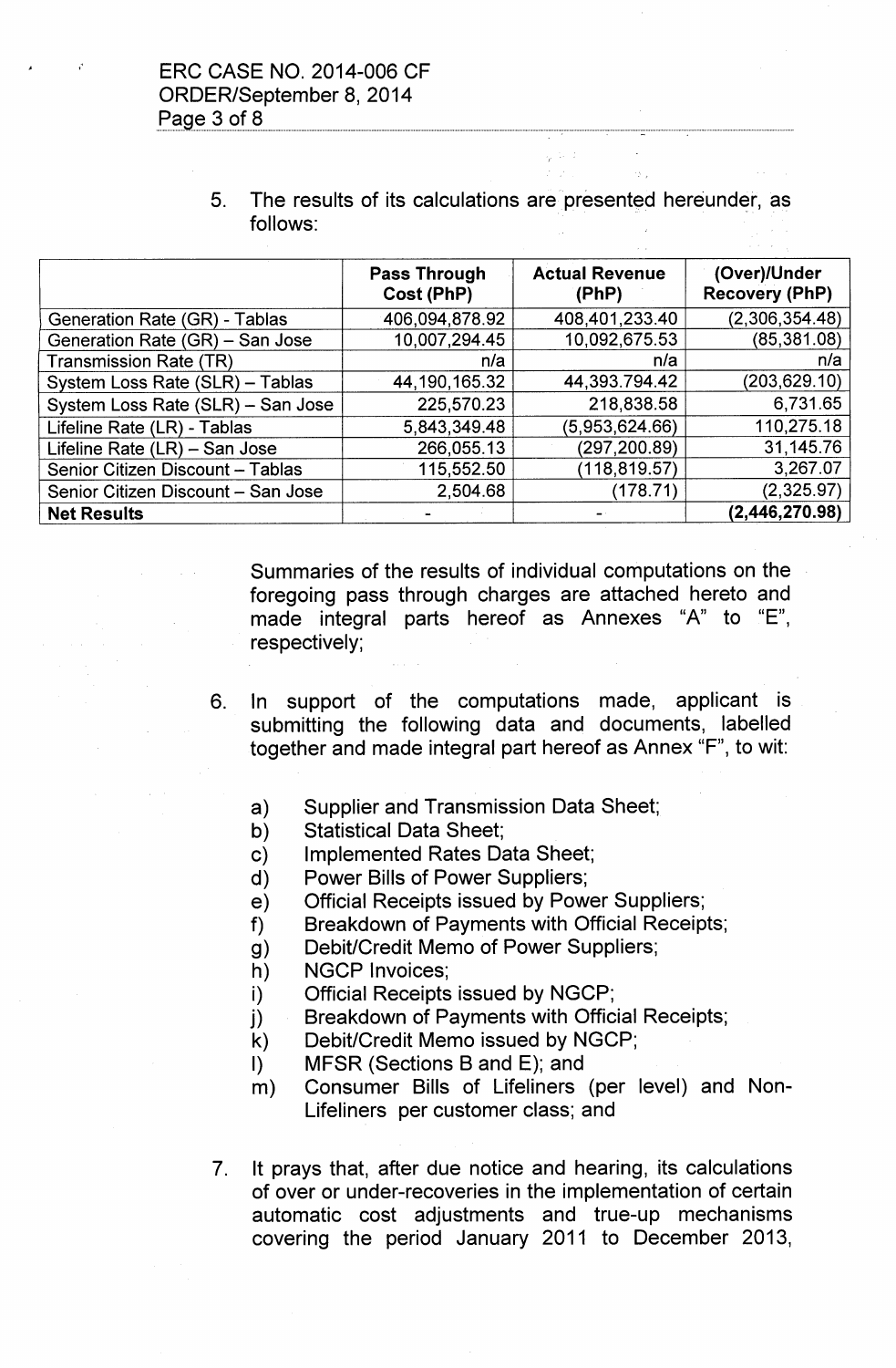made pursuant to ERC Resolution 16, Series of 2009 as amended by Resolution 21, Series of 2010 and ERC Resolution 23, Series of 2011, be confirmed and approved, and the cooperative be allowed to refund the over recoveries or collect the under recoveries, as the case maybe, to or from its customers, summarized as follows, to wit:

|                                    | <b>Pass Through</b><br>Cost (PhP) | <b>Actual Revenue</b><br>(PhP) | (Over)/Under<br><b>Recovery (PhP)</b> |
|------------------------------------|-----------------------------------|--------------------------------|---------------------------------------|
| Generation Rate (GR) - Tablas      | 406,094,878.92                    | 408,401,233.40                 | (2,306,354.48)                        |
| Generation Rate (GR) - San Jose    | 10,007,294.45                     | 10,092,675.53                  | (85, 381.08)                          |
| <b>Transmission Rate (TR)</b>      | n/a                               | n/a                            | n/a                                   |
| System Loss Rate (SLR) - Tablas    | 44, 190, 165. 32                  | 44,393.794.42                  | (203, 629.10)                         |
| System Loss Rate (SLR) - San Jose  | 225,570.23                        | 218,838.58                     | 6,731.65                              |
| Lifeline Rate (LR) - Tablas        | 5,843,349.48                      | (5,953,624.66)                 | 110,275.18                            |
| Lifeline Rate (LR) - San Jose      | 266,055.13                        | (297,200.89)                   | 31,145.76                             |
| Senior Citizen Discount - Tablas   | 115,552.50                        | (118, 819.57)                  | 3,267.07                              |
| Senior Citizen Discount - San Jose | 2,504.68                          | (178.71)                       | (2,325.97)                            |
| <b>Net Results</b>                 |                                   |                                | (2,446,270.98)                        |

Finding the said application to be sufficient in form and in substance with the required fees having been paid, the same is hereby set for jurisdictional hearing, expository presentation, pre-trial conference and evidentiary hearing on October 2, 2014 (Thursday) at two o'clock in the afternoon (2:00 P.M.), at the ERC Hearing Room, 15<sup>th</sup> Floor, Pacific Center Building, San Miguel Avenue, Pasig City.

TIELCO is hereby directed to cause the publication of the attached Notice of Public Hearing, at its own expense, once (1x) in a newspaper of general circulation in the Philippines, at least ten (10) days before the scheduled date of initial hearing. It is also directed to inform the consumers within its franchise area, by any other means available and appropriate, of the filing of the instant application, its reasons therefor and of the scheduled hearing thereon.

Let copies of the application, this Order, and the attached Notice of Public Hearing be furnished the Office of the Solicitor General (OSG), the Commission on Audit (COA) and the Committees on Energy of both Houses of Congress. They are hereby requested, if they so desire, to send their duly authorized representatives at the scheduled hearings.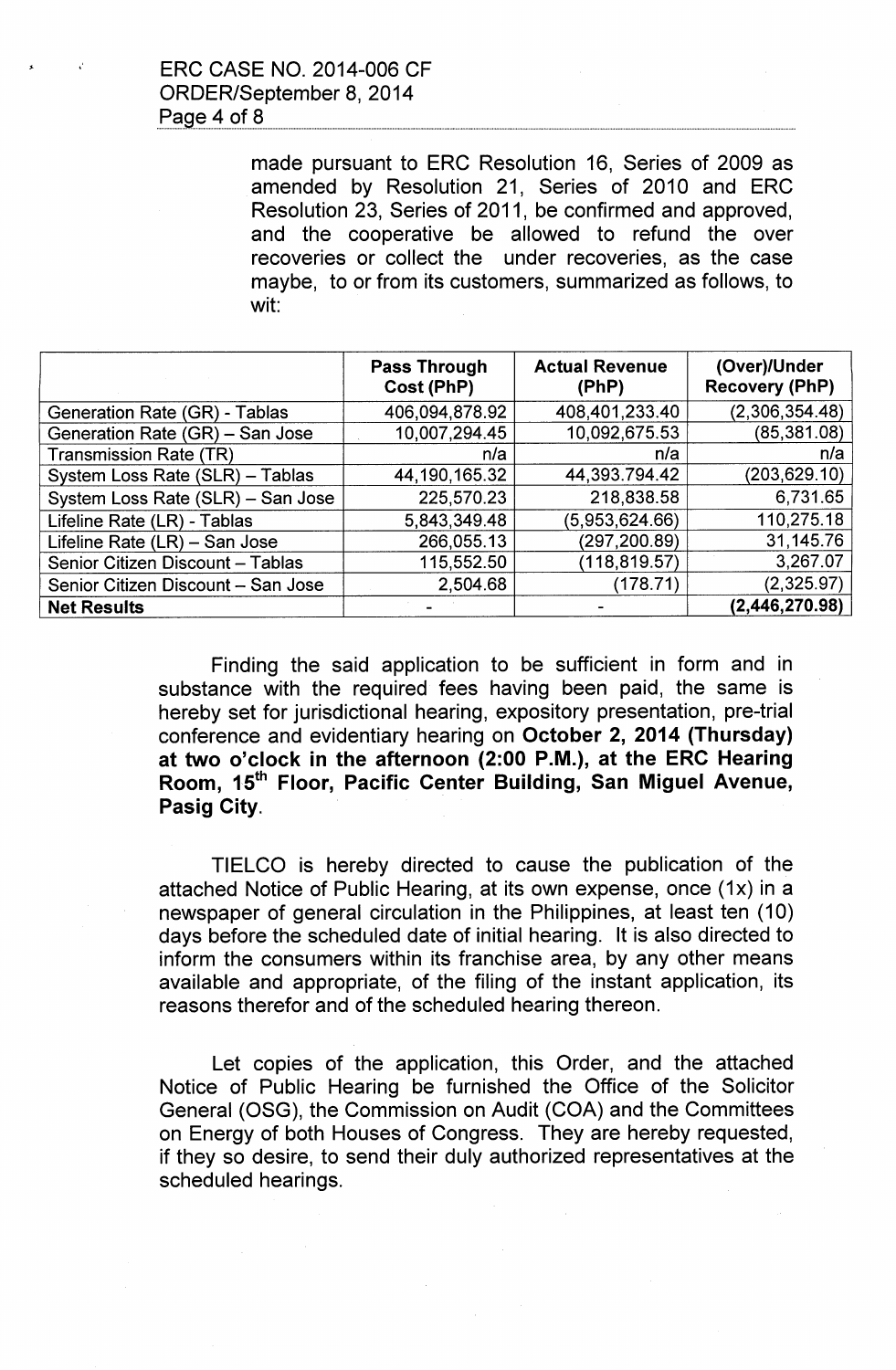,. ERC CASE NO. 2014-006 CF ORDER/September 8, 2014 Page  $5$  of  $8$ 

Likewise, let copies of this Order and the attached Notice of Public Hearing be furnished the Offices of the Governor of Romblon and the Mayors of the Municipalities within the franchise area of TIELCO for the appropriate posting thereof on their respective bulletin boards.

TIELCO is hereby directed to furnish all those making requests therefor with copies of the application and its attachments, subject to reimbursement of reasonable photocopying costs.

On the date of the initial hearing, TIELCO must submit to the Commission its written Compliance with the jurisdictional requirements attaching therewith, methodically arranged and duly marked, the evidences of the actual posting and publication of the Notice of Public Hearing consisting of certifications issued to that effect, signed by the afore-mentioned Governor and Mayors or their duly authorized representatives, bearing the seals of their offices, and the affidavit of the Editor or Business Manager of the newspaper where said Notice of Public Hearing was published together with the complete issue of the said newspaper, and such other proofs of compliance with the requirements of the Commission.

TIELCO and all interested parties are directed to submit, at least five (5) days before the date of initial hearing and pre-trial conference, their respective Pre-Trial Briefs containing, among others:

- (a) A summary of admitted facts and proposed stipulation of facts;
- (b) The issues to be tried or resolved;
- (c) The documents or exhibits to be presented, stating the purposes thereof and proposed markings therefore; and
- (d) The number and names of the witnesses, with their written testimonies in an individual affidavit form, to be attached to the Pre-Trial Brief.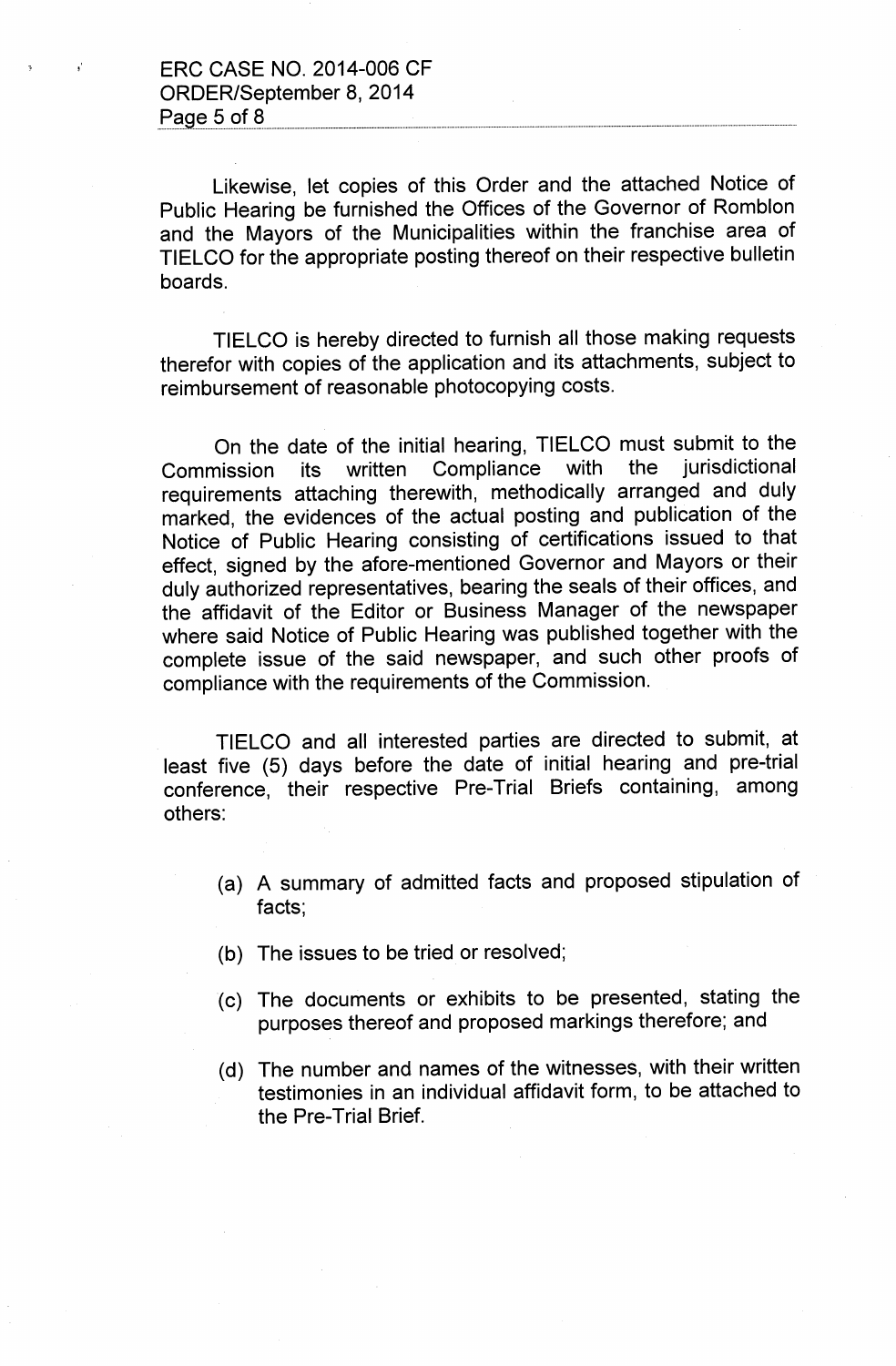$\mathcal{I}$  ERC CASE NO. 2014-006 CF ORDER/September 8,2014 Page 6 of 8

> Failure of TIELCO to submit the required Pre-Trial Brief and Judicial Affidavits of its witnesses within the prescribed period shall be a ground for cancellation of the scheduled hearing, and the resetting of which shall be six (6) months from said date of cancellation.

> As part of the pre-trial conference, TIELCO must also be prepared to make an expository presentation of its application, aided by whatever communication medium that it may deem appropriate for the purpose, in order to put in plain words and explain, for the benefit of the consumers and other concerned parties, what the application is all about and the reasons and justifications being cited in support thereof.

### SO ORDERED.

Pasig City, September 8, 2014.

### FOR AND BY AUTHORITY OF THE COMMISSION:

**ZÉN**<br>U *'~ll A{~* ENAIDA G. CRUZ-DUCUT Chairperson "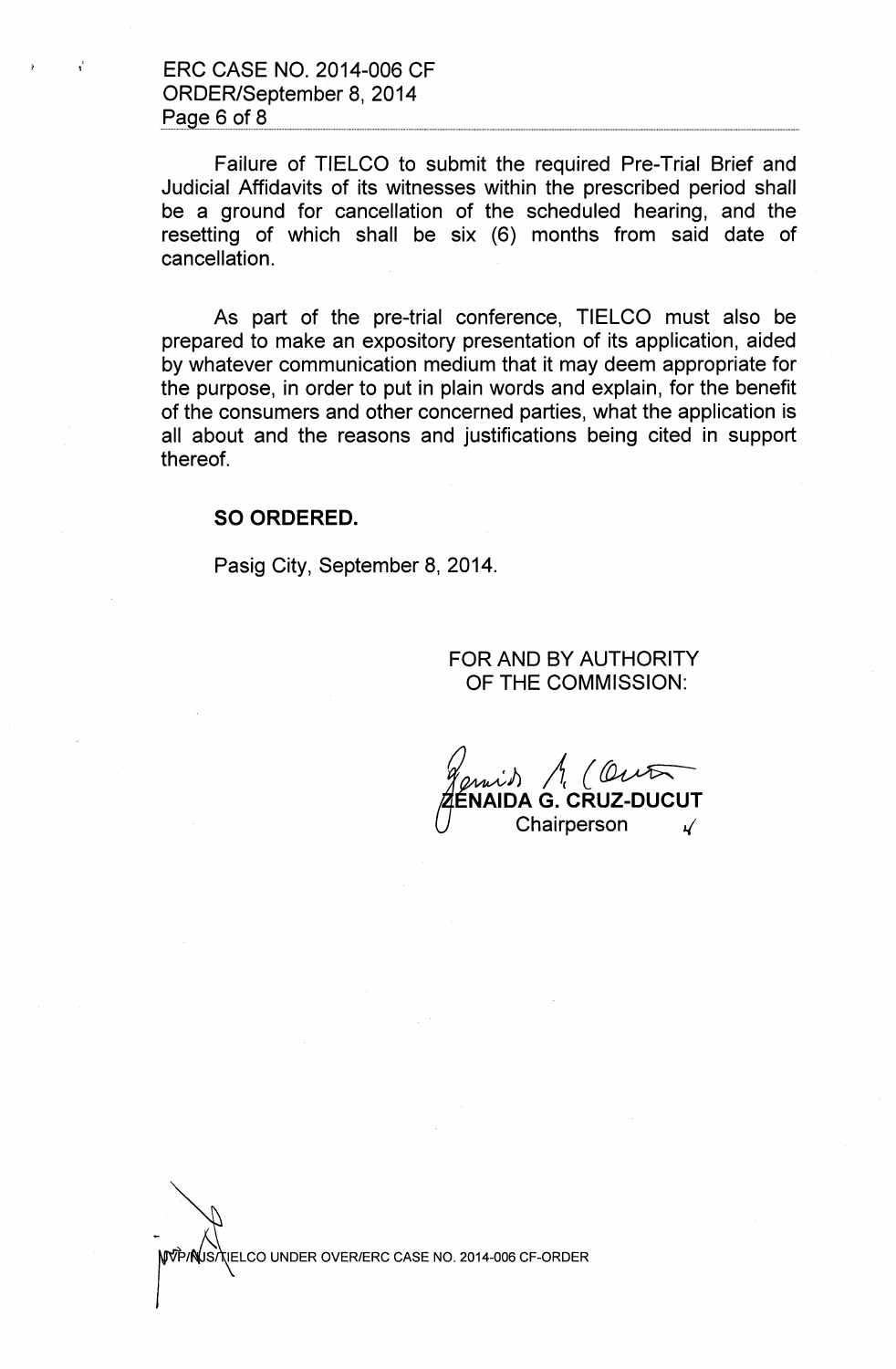#### Copy Furnished:

- 1. LERIOS-AMBOY PINGOL AND GONZALES LAW OFFICES Units 1609-1610, Tycoon Centre Pearl Drive, Ortigas Avenue, Pasig City
- 2. TABLAS ISLAND ELECTRIC COOPERATIVE, INC. (TIELCO) Barangay Dapawan, Odiongan, Romblon
- 3. THE OFFICE OF THE SOLICITOR GENERAL 134 Amorsolo Street, Legaspi Village, Makati City Metro Manila
- 4. THE COMMISSION ON AUDIT Don Mariano Marcos Avenue Diliman, Quezon City, Metro Manila
- 5. THE SENATE COMMITTEE ON ENERGY Senate of the Philippines GSIS Building, Roxas Blvd., Pasay City, Metro Manila
- 6. THE HOUSE COMMITTEE ON ENERGY House of Representatives Batasan Hills, Quezon City, Metro Manila
- 7. OFFICE OF THE PRESIDENT OF PCCI Philippine Chamber of Commerce and Industry (PCCI) 3<sup>rd</sup> Floor, ECC Building, Sen. Gil Puyat Avenue Makati City
- 8. Office of the Provincial Governor Province of Romblon
- 9. Office of the Municipal Mayor Alcantara, Roblon
- 10. Office of the Municipal Mayor Calatrava, Romblon
- 11. Office of the Municipal Mayor Ferrol, Romblon
- 12. Office of the Municipal Mayor Looc, Roblon
- 13. Office of the Municipal Mayor Odiongan, Romblon
- 15. Office of the Municipal Mayor San Agustin, Romblon
- 16. Office of the Municipal Mayor San Andres, Romblon